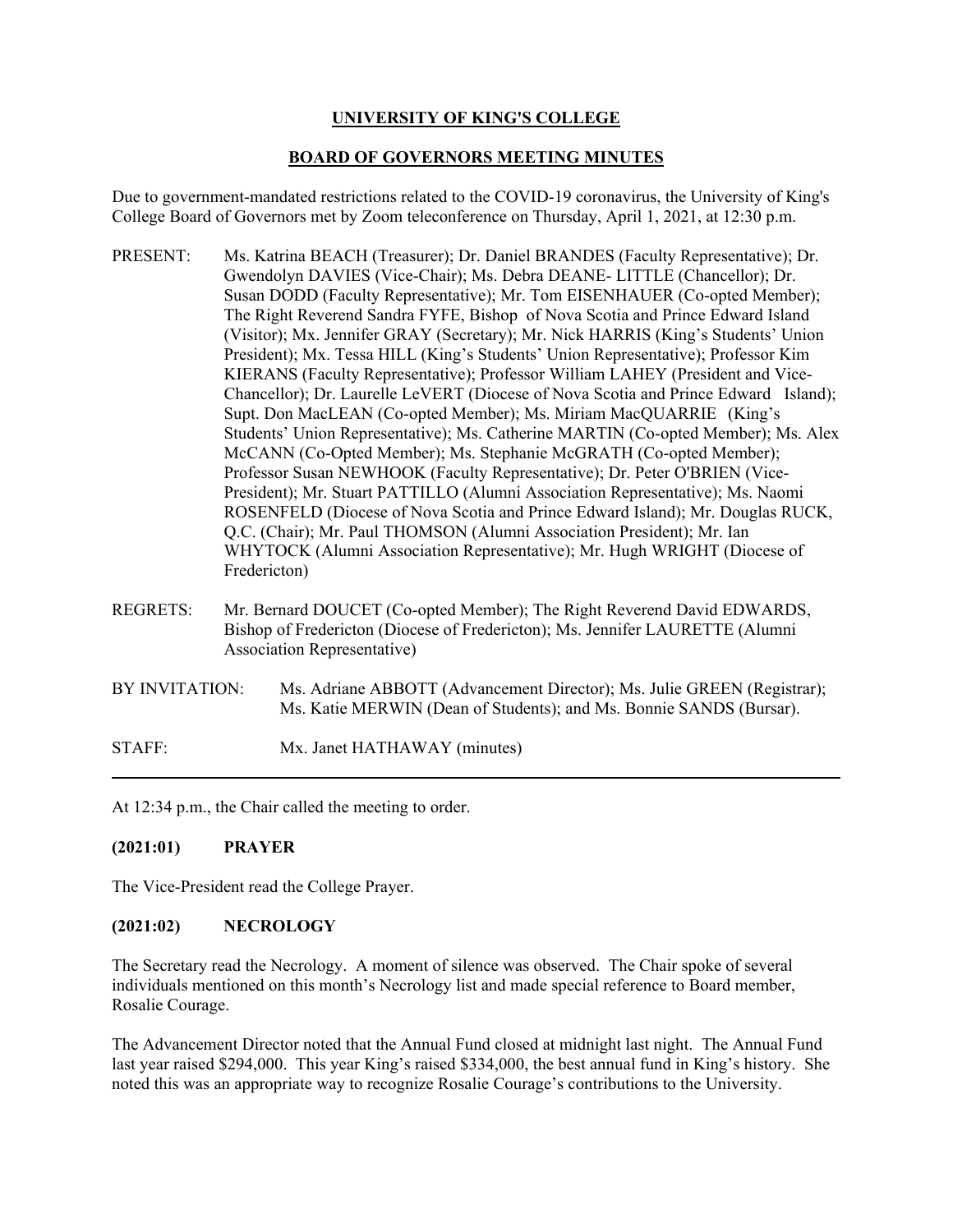The President spoke about Donald Sobey and noted that he had a wide and inclusive appreciation for art and artists. The University was honoured that Donald Sobey chose to associate himself with King's.

#### **(2021:03) CHAIR'S REMARKS**

The Chair welcomed Bishop Sandra Fyfe to the Board. She was consecrated as Anglican Bishop of Nova Scotia and Prince Edward Island in November 2020. Bishop Fyfe advised that she took the Foundation Year Program in 1984-1985.

The Chair introduced Nick Harris, the new President of the King's Students' Union. Mr. Harris said he looked forward to working with the Board. The Chair also welcomed Mx. Tessa Hill and Ms. Miriam MacQuarrie, the new KSU Board Representatives.

#### **(2021:04) CONSENT AGENDA**

A Consent Agenda addressing the following matters was circulated:

- a) Approval of Minutes of the meeting of December 10, 2020
- b) Alumni Report
- c) Advancement Director's Report
- d) Advancement Committee Report
- e) Registrar's Report
- f) Investment Committee Report
- g) TriBay financial resolutions update

#### **MOTION: (Beach/Kierans) that the Consent Agenda be approved. CARRIED.**

#### **(2021:05) BUSINESS/DECISION ITEMS**

#### **Enrolment Update**

The Registrar presented the enrolment update. She noted that there are key points in the cycle where applications are compared to previous years. She advised that King's is above where it had been in previous years. For context, the University had a smaller incoming FYP class last year, primarily due to the pandemic. For overall enrolment for fall 2021, she is anticipating that with the growth seen in student retention and in the strong incoming MFA cohort, the University will be able to keep its overall total student population of 905 in the fall including a FYP class of 195. There are many unknowns at this point. The University's ability to be in-person will impact numbers. Part of the increase is students who chose not to come last year because they would not have gotten the experience for which King's is so well known.

In terms of application by first-year programs – FYP, is important, but the Registrar noted that it is also interesting to see the growth in the undeclared student population over time. These are students who really want to be part of the King's community but who are doing most of their first-year classes at Dalhousie. There is a rebound in the Arts stream, which is promising because that is where the majority of students in FYP have expressed interest. King's is also seeing growth in the Science stream.

The Registrar noted that Journalism has faced a lot of challenges with the change in the media landscape over the past years. The University's focus on Journalism recruitment and collaboration with Journalism faculty has seen increased results for the coming year. Reversing those trends will be important to the University.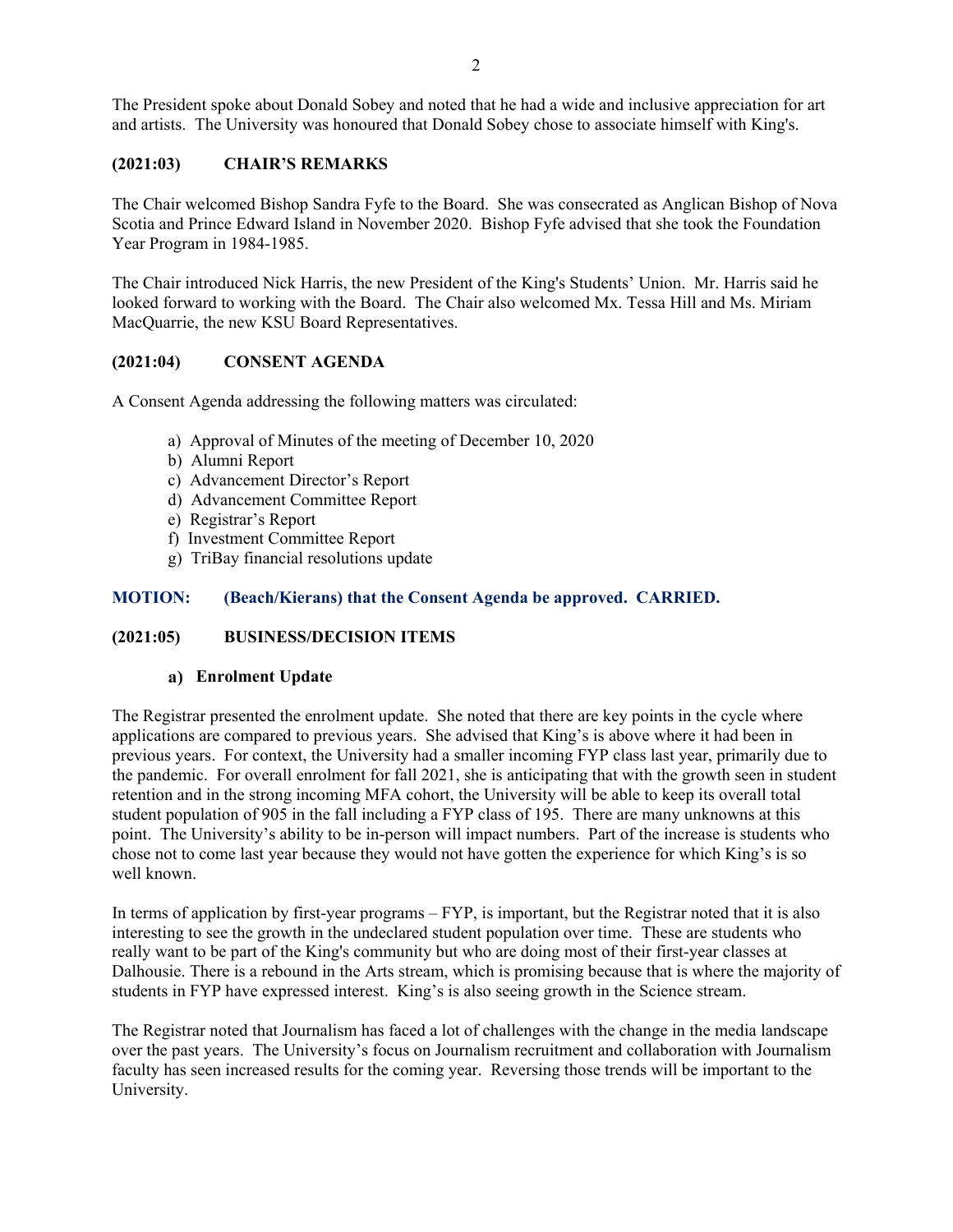The Registrar noted that the Board had supported hiring a recruiter in the Ontario market, who has been working for three years. That market is critical to the University's overall enrolment health.

Board members asked if the Registrar had heard anything from her colleagues about trends.

The Registrar advised that Dalhousie is seeing significant growth in its applicant pool and commitments. Students are putting in deposits for the fall. Many students who were hesitant about coming last September have confided that the option to work or travel have not been available, so they've chosen to come back to university. King's is also seeing students taking fewer courses. When the economy tends to be unstable, people tend to upgrade their education.

Board members asked whether there was a greater demand for Residence as a result of the pressure on the property market in Halifax. The Registrar advised that the Dean of Students would be better poised to speak to that, but King's has had more applications, more deposits, and more applications for the major scholarships than ever before.

The Dean of Students noted that based on information from Dr. Strang, King's is reasonably confident that it may be able to offer a higher level of occupancy next year. There is a hope to open doors to as many students as it is safe to do so.

# **2020-21 Financial Update**

The Bursar presented the 2020-2021 financial update. The University had budgeted an operating cash deficit of \$1,734,000. However, King's had significantly improved enrolment and residence occupancy.

King's received a one-time grant from the Province in February of \$1,300,000 to address challenges from COVID-19, resulting in the University now forecasting an operating cash surplus of \$700,000. The Bursar emphasized that the surplus would not exist if King's had not deferred principal payments on its long term debt of \$800,000 and had not received this grant from the Province.

Referring to the Tuition and Fees Revenue enrolment table, the Bursar advised that the enrolment of 905 was better than expected in the budget, but a larger number of students are taking a part-time course load.

She discussed the COVID expenditures. The University budgeted \$500,000 for pandemic-related expenditures and is forecasting to spend just over \$1,000,000. About \$800,000 was spent to transition to online instruction. The budget for 2020-2021 included anticipated reductions in spending related to the pandemic, including on such things as travel, catering/events and athletics. King's anticipated \$721,000 in spending reductions in relation to the pandemic but is now forecasting to realize \$758,000 in reductions.

Board members congratulated all involved in the efforts to manage the deficit during this challenging year.

# **2021-22 Provisional Budget and Three Years of Projections**

**i. PowerPoint presentation**

# **ii. 2021-22 provisional budget and projections for 2022-23 through 2024-25 with assumptions**

The Bursar spoke about the 2021-2022 Provisional Operating Budget. She noted that this is the second budget impacted by the uncertainties of the pandemic. The timing of the rollout of vaccines is a big factor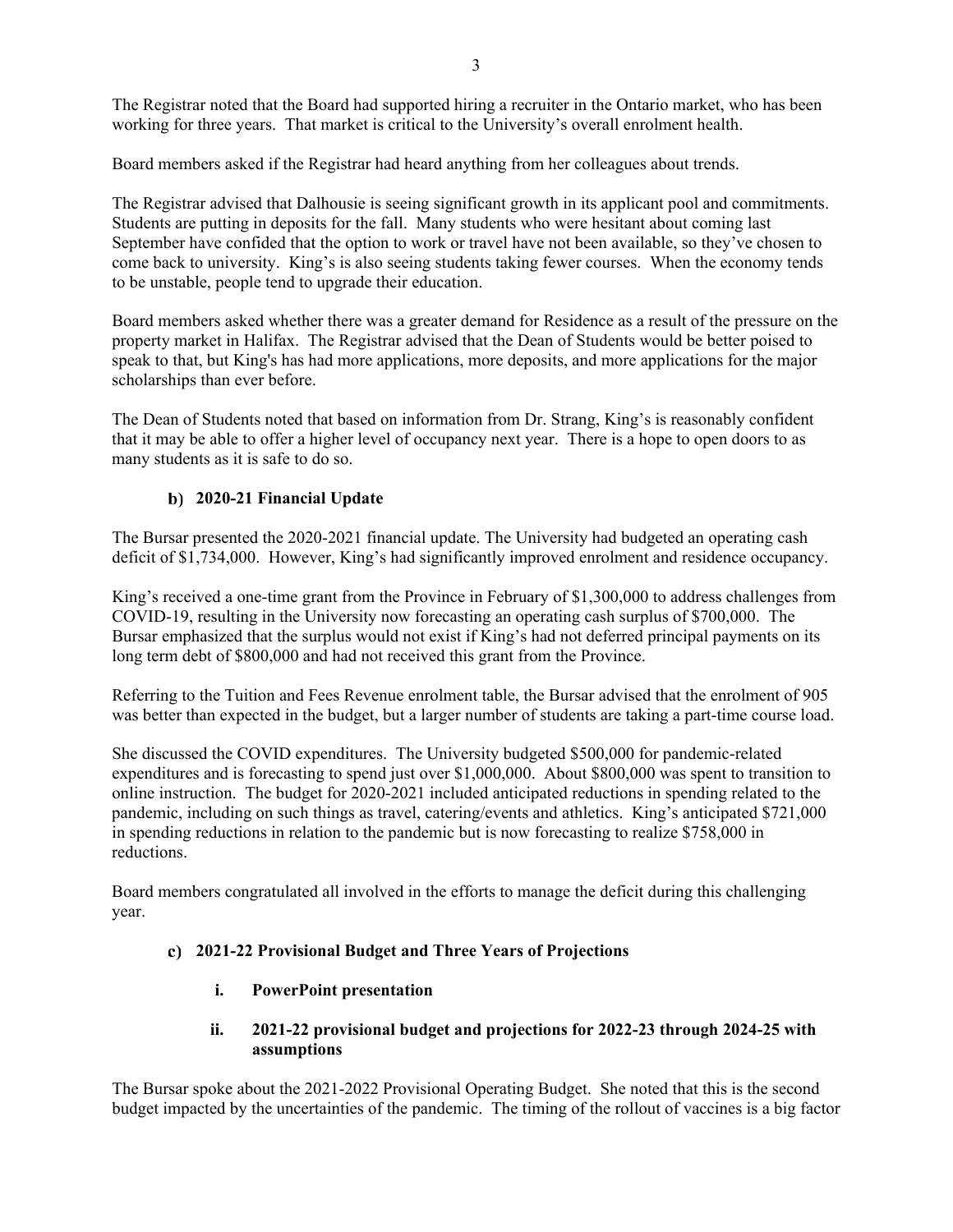in determining what happens on campus this fall.If COVID-19 is brought under control, any of enrolment, residence occupancy, COVID expenditures and unallocated anticipated reductions in spending could favourably impact actual results. If it's not brought under control, it could have a negative impact on results.

The Bursar reviewed highlights from next year's budget, which anticipates similar headcounts to the prior year but a slightly higher FYP class of 195. The FYP class of 177 students this year will move into their second year, which will be slightly smaller than in past years. The budget includes 50 percent occupancy of residences (127 beds, compared to 106 beds occupied in 2020-2021). COVID expenditures will continue, but to a lesser extent. The University expects some resumption of normalcy in the fall. New spending includes two new Faculty diversity hires, a full-time Rogers Chair, two LTA hires (History of Science and Technology (HOST) and Contemporary Studies), and a full-time Equity Officer. The budget also includes the application of the forecasted 2020-2021 surplus to fund several budget items. The University budgets on a cash basis. The surplus funds from 2020-2021 will be carried into 2021-2022 to service some of the costs. The Bursar identified a resulting \$1,400,000 operating cash deficit.

In the 2021-2022 provisional operating budget - revenue comparisons, the Bursar is budgeting for a larger FYP class in the fall. She noted tuition and fees were very conservative in last year's budget because of lower enrolment. The primary difference between next year's budget and the 2020-2021 forecast is Residence revenue.

Revenue assumptions also include a one percent increase in the operating grant; no assumption of enrolment growth; an 80 percent retention rate for first into second year; three percent increase in Arts and Science tuition; one percent increase in Journalism tuition; and a two percent increase in tuition for the MFA program. The international differential fee follows Dalhousie. Increases in meal plans are in accordance with King's contract with Chartwells. The Bursar will bring forward new rates for Residence rooms reflecting room size, amenities and room condition. If the University doesn't sell 220 meal plans, it won't earn any meal plan commission from Chartwells. The MFA mentor fee is proposed to remain flat. There will be no Study Aboard or HYP this summer.

The Bursar reviewed the expense comparison, discussing the Dalhousie allotment and the Equity Officer difference between a part-time and full-time position. In expense assumptions, faculty salaries are based on the DFA increase of one percent on July 1, 2020 and 1.25 percent for July 1, 2021. The same increases are assumed for staff. The Rogers Chair will be full-time. Three faculty members are leaving this June in connection with the Enhanced Voluntary Retirement Program (EVRP): from Journalism, Contemporary Studies, and a Carnegie Professor. The amount for staff salaries will be affected by three maternity leaves, the new Presidential contract, and conversion of two three-year 10-month recruitments contracts to 12-month contracts. King's allotment to Dalhousie is increasing because King's is no longer teaching the HOST engineering class, so the Dal allotment goes up by \$80,000 next year. Externally contracted services such as for elevator maintenance, cleaning, security and garbage removal are also budgeted to increase. In COVID expenditures, the University is extending some employment contracts, such as for the Senior Don, Online Education Coordinator, and Student Communications Coordinator. Funds have also been included for additional online instruction expenditures, safety, etc. Debt and capital funded by operations comparisons: King's had a conversation with RBC about possibly deferring principal payments on long-term debt once again. RBC indicated that interest rates have gone up since last year. If King's wants to defer once again, it will involve cancelling the existing interest rate swaps and locking in at higher interest rates for the duration of the loans. An additional \$30,000 was added to the budget to allow Journalism to replace one of its five computer labs every year.

The University will be using the prior year's operating cash surplus to reduce the operating cash deficit for 2021-2022.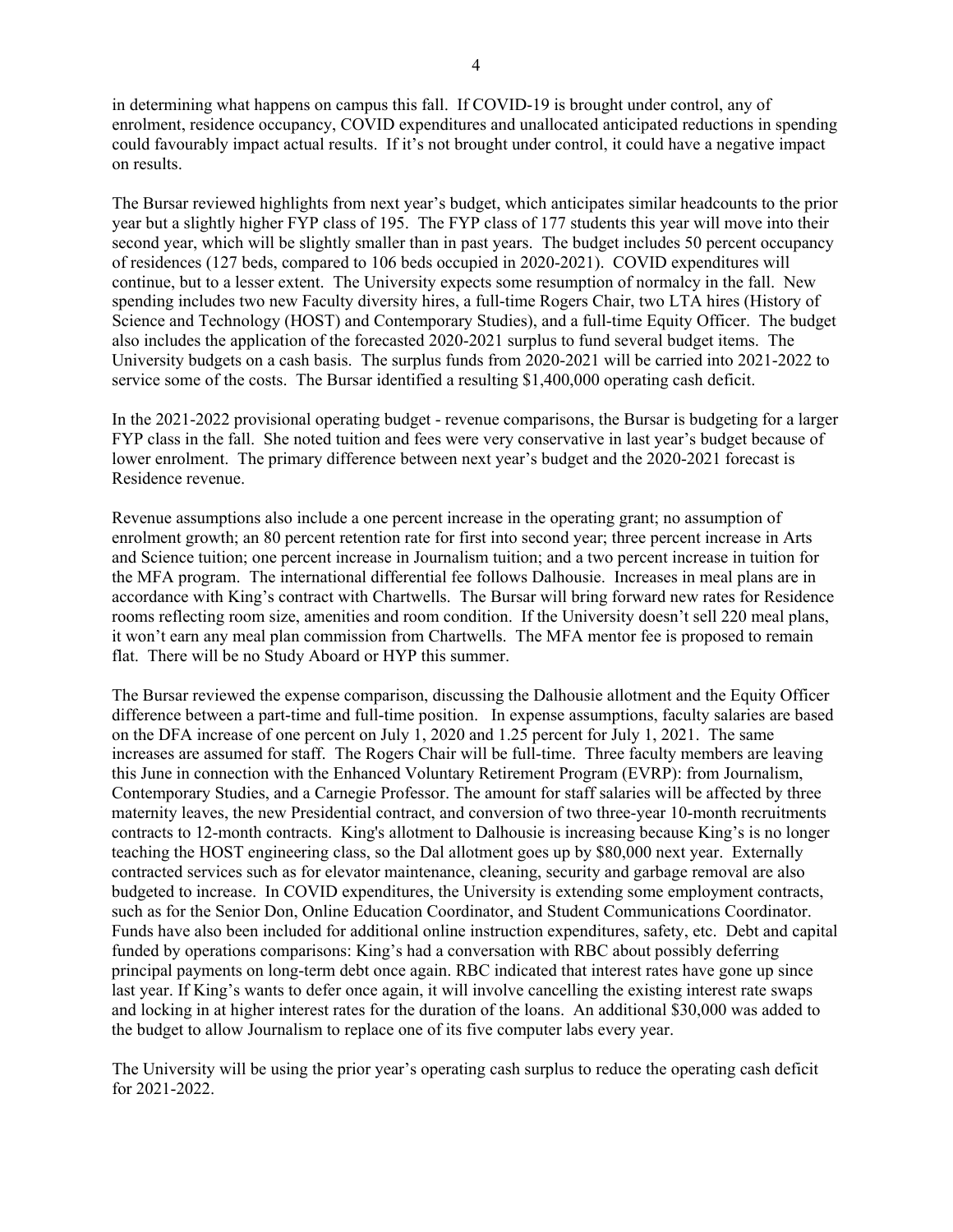The Bursar discussed additional potential areas of expenditure – Schedule 3 in the provisional budget package, which includes: the Chancellor's installation which is carried over from 2020-2021; the USS Conference has been deferred a couple of years; a double encaenia ceremony in 2023; and the need to upgrade the University website by 2024.

The Bursar noted that the Board approved funding for scholarships out of internally restricted funds. Those funds are expected to run out by 2025. Money will need to be incorporated into the operating budget at that time to allow King's to award scholarships at the same rate as the present. A media buying campaign, funded by the internally restricted funds, will require another \$75,000 in the operating budget in the future to enable King's to spend the same amount as it is at present. In the 2019-2020 budget, the University provisionally included money for diversity hires, two in 2020-2021 and one in each of the following two years. The first two hires were postponed due to the pandemic so will be hired in the summer of 2021. The provisional budget for 2021-2022 includes the next two diversity hires occurring in 2022-2023 to put them back in line with what was anticipated in the 2019-2020 budget. The hiring process will begin this year, with positions to start in July 2022.

The Bursar discussed operating cash (deficits) surpluses 2021-2022 to 2024-2025 and noted that King's is expecting an excess of revenue over expenses for all three years of the projections (before debt repayment) but a shortfall for 2021-2022, largely due to lower residence occupancy.

The Bursar also outlined the outstanding items not included in the provisional budget: the costs relating to the independent review have not yet been incorporated into the budget; there are potential costs related to additional supports for high school students; the new Carnegie arrangement with Dalhousie (FASS and Computer Science); and the MFA in Fiction stream has not been approved yet, so has not been incorporated into the projections.

The Bursar then presented various COVID scenarios: COVID under control vs. not under control. If COVID is brought under control, King's could have a smaller deficit than expected. The University could assume full residence occupancy and that COVID expenditures could be expected to be lower. If COVID is not under control, King's could expect to see lower Residence occupancy and more COVID expenditures.

Board members congratulated the Bursar on her presentation and noted the burden of the 14% increase for international students, along with having to pay for quarantining and out-of-pocket for health insurance. Further, Nova Scotia limits the number of hours of work an international student can do. This is a topic that deserves more holistic consideration. The President noted the compelling presentation from students on this issue and that he is having conversations with colleagues at Dalhousie. He is also advocating that the Province needs to change their policy to be welcoming to international students with respect to health insurance.

# **Faculty Diversity Hires Memo and Resolution**

The Bursar referred to the Faculty diversity hires memo, noting that the Journalism Faculty member will be starting on June 1 and the FYP Faculty member on July 1. She advised that when King's established the EVRP program in 2018, three of 10 eligible faculty members signed up and are leaving this June. The Board approved a second program, and two have signed up to participate in July 2021 and several others have expressed interest.

The hiring process for the first two faculty diversity hires was paused for a year due to the pandemic. It is hoped that the hiring process for the third and fourth faculty diversity hires will proceed in 2021-2022 with a July 1, 2022 hiring date. The Bursar advised that as a result of retirements under the first EVRP and interest expressed by faculty in the second EVRP, she was recommending that the Board determines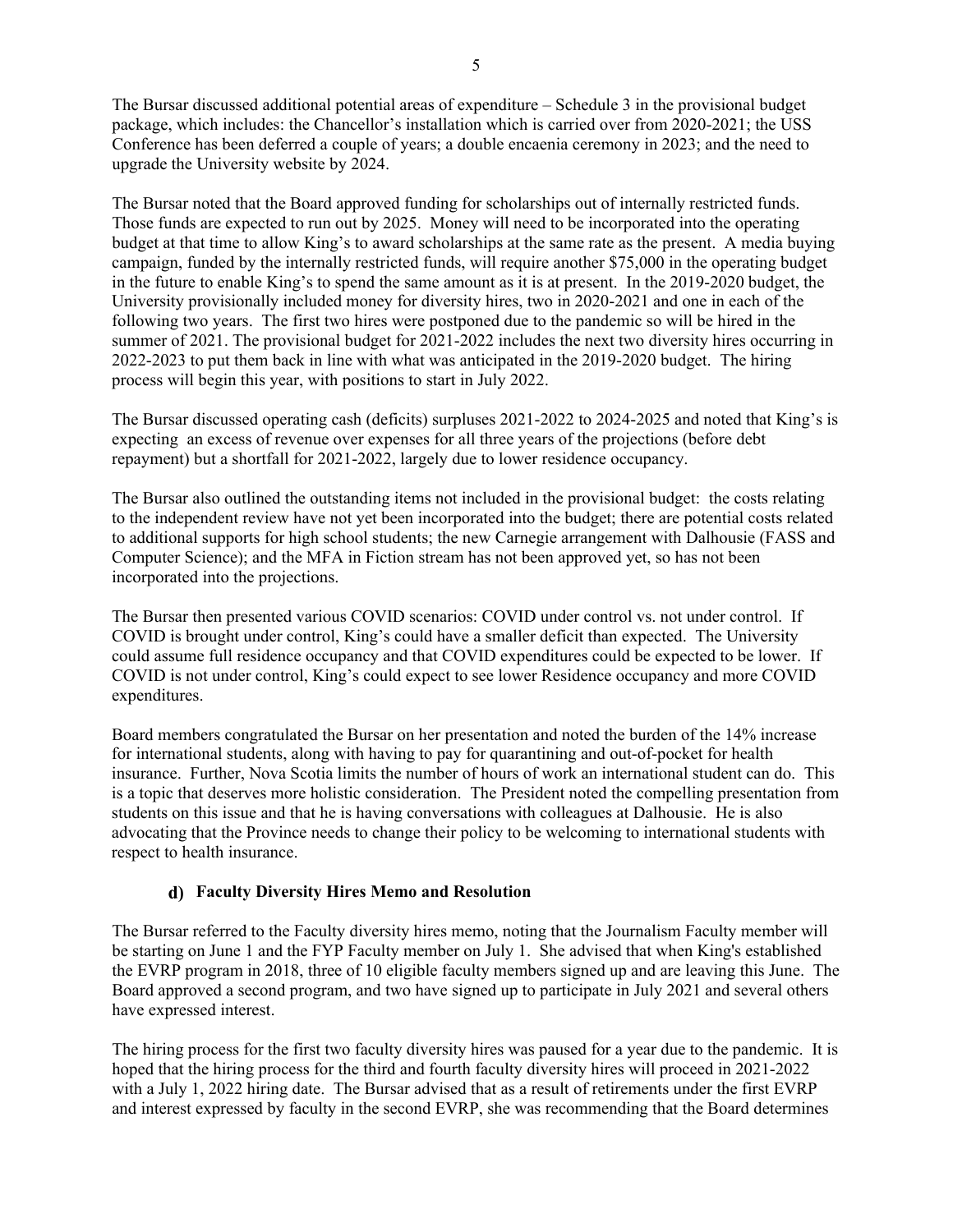that the hiring of the next two faculty diversity positions to be financially viable and that the hiring process for both positions may proceed during the 2021-2022 academic year to allow for a hire date of July 1, 2022.

**MOTION: (Davies/Kierans) Be it resolved that Board hereby determines the hiring of the next two Faculty diversity positions to be financially viable and that the hiring process may proceed during the 2021-22 academic year to allow for a hire date of July 1, 2022. CARRIED.**

# **Investment Committee Report**

Mr. Eisenhauer, the Chair of the Investment Committee, gave the Investment Committee report and discussed the Responsible Investing Policy (the Policy). He advised that he is supportive of a responsible investing approach. He noted that given the state of flux in the markets and particularly in the area of responsible investment, it is intended that this Policy will be reviewed at least annually. The Investment Committee is trying to find a way to represent the University's values in investing and find a balance that maximizes returns and also does the right thing.

Board members spoke in favour of the Policy and inquired as to whether King's efforts to change its practices will be discussed with Dalhousie. Mr. Eisenhauer indicated that there were discussions with Dalhousie, but that King's was doing what was best for King's and be seen as leaders and not laggards.

The President thanked Hope Moon, who represented KSU through this process and was the inaugural student member on the Investment Committee. The President noted that King's has to be realistic in its ability to influence Dalhousie in areas such as this. However, earlier today there was a remarkable conversation about how King's and Dalhousie can send a message to the world about the benefits of coming here. Nova Scotia has legislated the net-zero emissions by 2050 target and the new Premier, Iain Rankin, has advanced the date by which Nova Scotia has to be off coal. As President of CONSUP, the President noted that universities need to be partners with the Province of Nova Scotia to help it achieve its relatively ambitious targets to mitigate climate change. This will help drive change.

# **MOTION: (Eisenhauer/Harris) that the Board of Governors approve the University of King's College Responsible Investment Policy as presented. CARRIED.**

At 2:09 p.m., the Chair called for a 10-minute break.

At 2:23 p.m., the meeting resumed.

# **(2021:06) GOVERNANCE REPORT**

The Secretary, as Chair of the Governance, Human Resources and Nominating Committee advised that the committee was able to meet only last Wednesday. She spoke about Board training covering four different themes:

- 1. equity, diversity and inclusion (EDI);
- 2. more information about the King's campus and King's itself;
- 3. more about Board basics, even how to read financial statements; and
- 4. current topics such as sexual violence and health and safety.

One of the challenges is there is no current budget for this. The President has suggested that on the topic of King's itself, there is quite a bit of information that the Registrar could supply of the things that students would see. On current topics, Jordan Roberts has kindly offered to provide a session on sexualized violence and the Sexualized Violence Policy.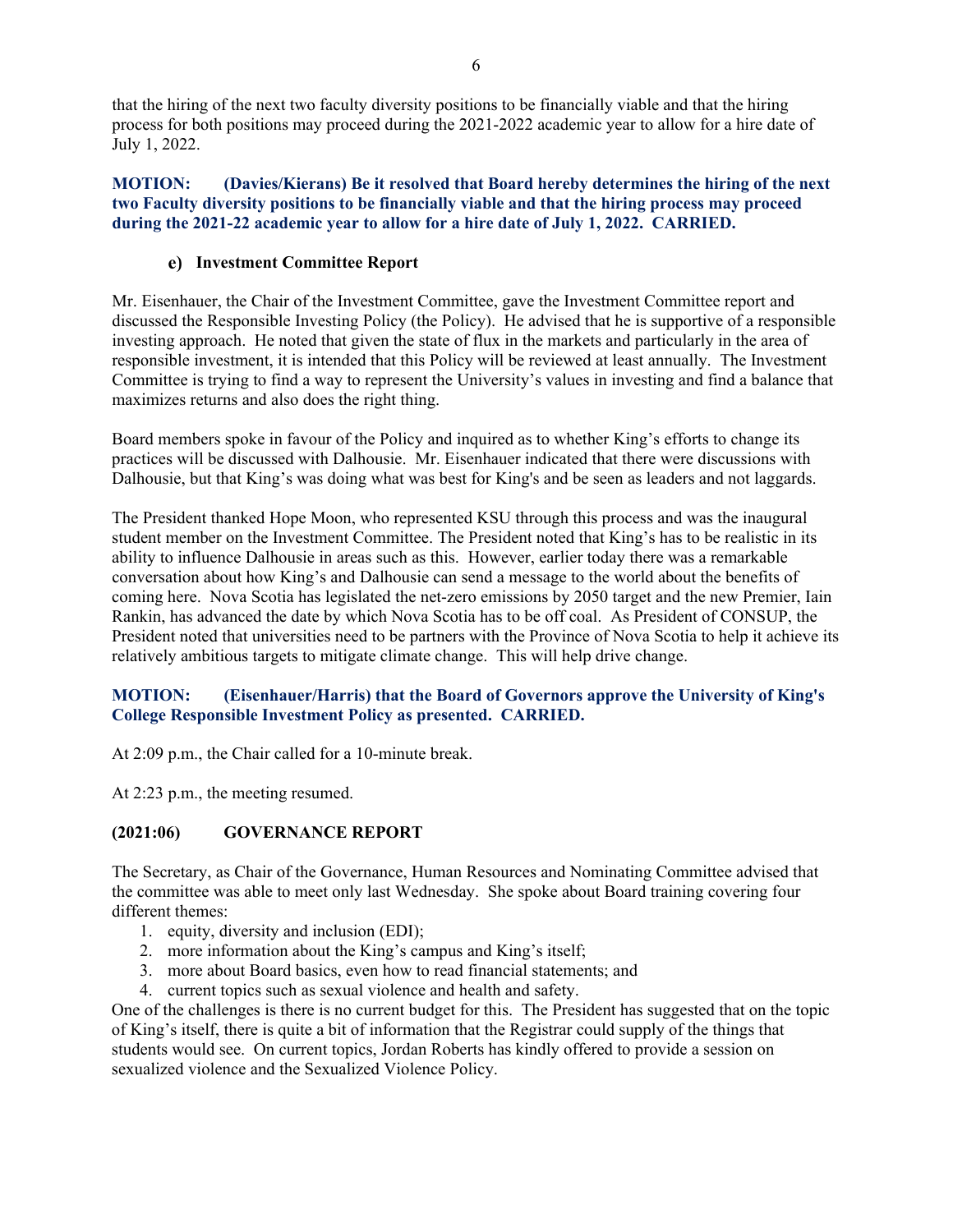In terms of EDI, the Secretary noted that she has brought forward several suggestions to the Committee, but further due diligence on the offering is required. This may be in the form of on-demand or real-time training.

The Board survey will be sent out in June.

There are several Board and committee vacancies, including Rosalie Courage's positions, and there is an ongoing recruitment effort for these.

# **(2021:07) PRESIDENT'S REPORT**

The President spoke of the independent review. He noted that the University has taken what most people would suggest is bold and dramatic action for an institution of this size. The President noted his gratitude and appreciation for several people, including Sexualized Violence Prevention and Response Officer Jordan Roberts, Advancement Director Adriane Abbott, Vice-President Peter O'Brien, and Noella Martin, the College's solicitor. He also recognized student leaders Levi Clarkson and Nick Harris; the Alumni Executive, who made themselves available on almost no notice to have a discussion on this issue; and similarly, the directors of the academic programs. The Executive Committee reviewed the terms of the independent review and the individual who would be asked to do the independent review. It meant a great deal to have the support of the community through the support of the representatives of the community.

The Chair indicated that questions of the Board on the independent review would be reserved for the *in camera* session.

He directed the Board to his written report. At the top of the list is Sarah Clift's appointment as the new Vice-President. She has started the process of transitioning. King's is very fortunate in having her willing to take on the position. The President also gave special recognition to the current Vice-President and his efforts during his tenure. The Board should be confident about the transition taking place.

The President directed the Board to his memo about the Haliburton Room. It has been a work in progress and an outcome of the Equity Committee - the suggestion that King's no longer honours Haliburton in this way. The President indicated his intention to remove the Haliburton Room plaque before the end of this year. While Haliburton's accomplishment as an author was distinct, and the involvement of students with the Haliburton Room for many years was significant, King's hasn't explained all dimensions of Haliburton's life and career and thought. The President also advised that he wants to consult with the African Nova Scotian community about how King's engages in a positive way about the findings of the Slavery Commission.

The President spoke about his meeting with Dr. Strang and the other universities a few weeks ago. It is a reasonable assumption that Dr. Strang will give permission for universities to be in-person in September. It is also reasonable to expect that everyone in Nova Scotia who wants to be vaccinated will be vaccinated by the end of June. Dr. Strang made it clear his decision will be based on meeting that vaccination target, He also made it clear there will be continuing availability of vaccinations for all students in Nova Scotia through the fall. He asked the universities to develop a reopening in-person framework for all universities to follow. That work is essentially done and will be submitted to Occupational Health and Safety at the Department of Labour and Advanced Education, and then to Dr. Strang. The next step will be for each university to have a plan that will be consistent with that framework. Unlike last summer, where he said he needed to approve every plan, Dr. Strang said he does not need to personally approve each university's plan. The President expressed confidence in Dr. Strang and Nova Scotians in general.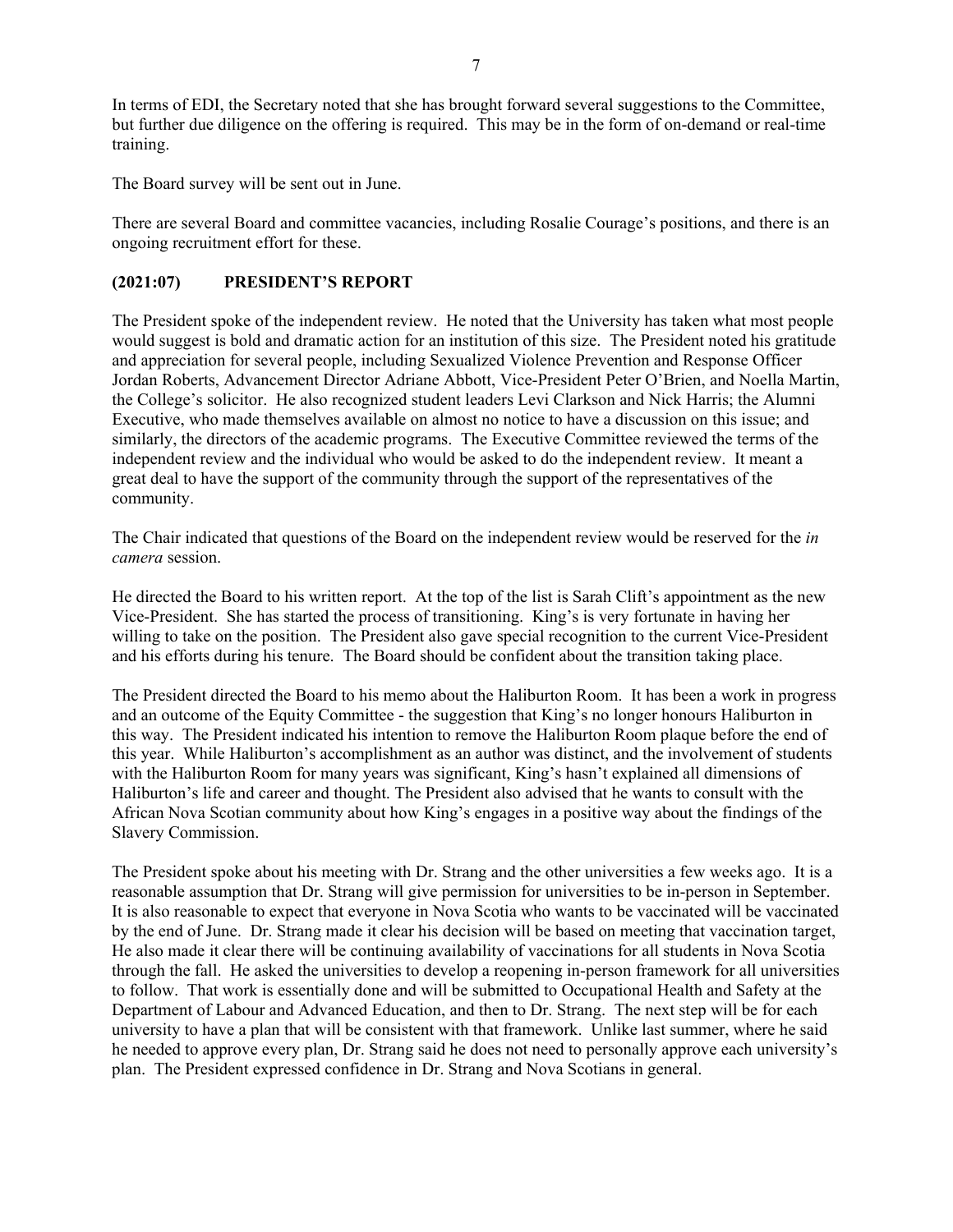The President advised that the Atlantic Association of Universities has revitalized a committee it has had for several years, the Committee on Indigenous Education. It has revitalized it by having every university pay a specific fee for the work of this Committee. That will ensure universities are much more attentive to the work of this Committee, and it will enable them to hire a staff person for this Committee. The President acknowledged the work of Cathy Martin and noted that he has asked Ms. Martin to represent King's on this committee, at least on an interim basis, until Sarah Clift has an opportunity to determine how to proceed.

The President noted that Ms. Martin is helping him determine how King's can have a more holistic engagement with the Mi'kmaw community and about how King's can be more welcoming to Indigenous students.

The President then spoke about the *Accessibility Act*. By 2030, every university is required to be fully accessible. However, there are other deadlines before 2030. One of them is that King's needs a comprehensive accessibility plan to be developed by April 1, 2022. The University has to develop that plan by advisory committees that are structured in a specific way under the *Act*: they need to have 50 percent membership composed of people living with disabilities or people representing people with disabilities. The President assured the Board that it will meet this deadline and will have a plan. There will be specific conversations with the KSU about how King's might do this. One component of the plan is educational accessibility, and that falls directly in the purview of Faculty.

It is anticipated that the federal budget may include money for infrastructure for universities, and if it does, that will be due largely to the advocacy of Atlantic Canadian universities. One of the criteria for access to this money will be informed by accessibility. University presidents are very optimistic about this possibility. It is anticipated to be a matching program among the federal and provincial governments and the universities. The project that King's plans to put forward is making Alexandra Hall a largely accessible residence. It is a project the University needs to do because when approval of the Tri-bay project was obtained it was contingent on a promise to the Province that within a reasonable amount of time, King's would make Alexandra Hall accessible.

Under miscellaneous matters, the President advised that the Bursar and he were discussing how King's might increase the capacity of the University in the area of human resources. More expertise in the area of human resources is required. For four years, it has been part of the President's mandate to increase capacity in human resources.

The President noted that the Registrar is about to become the chair of the Association of Registrars of Universities and Colleges of Canada. The President and the Chair congratulated the Registrar.

The President acknowledged everyone in the University who has enabled King's to do the best it could do for students. Faculty were a primary source of support to students. At the same time, as a university, King's has done some amazing things, such as hiring three new faculty members, all of whom will bring diversity to the College. The University is making good progress on a second MFA degree and may have broken the log-jam on filling Carnegie Professor vacancies in a really exciting way. The whole team at King's has continued to push forward on the things that are needed for the University's long-term future, while at the same time doing as much as could be done during the very difficult circumstances of this year.

Board members noted Administration's fulsome support of Faculty and inquired about student consultation on Alexandra Hall renovations. The President noted that there was consultation on the Tribays renovation involving students, which will also happen here.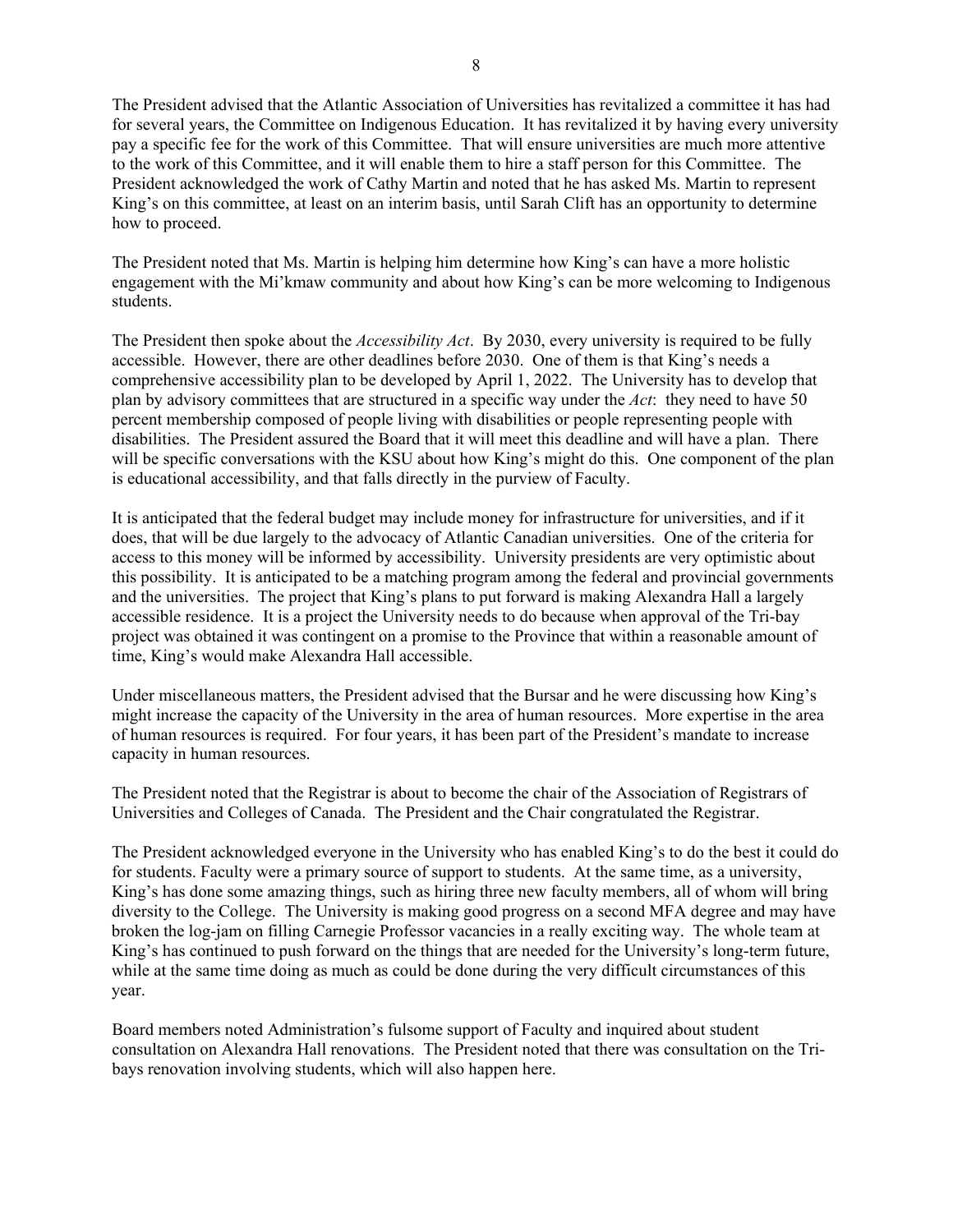The President also noted that he is looking at Prince Hall and that it is important for Prince Hall to be more visually inclusive and welcoming than it is.

#### **(2021:08) PRESIDENTIAL PERSONNEL RECOMMENDATIONS**

The President presented his list of personnel recommendations, saying the best way to do it is usually with one motion, but Dr. Brandes is one of the appointees.

At 3:11 p.m., Dr. Brandes left the meeting.

The President indicated his thanks to outgoing FYP Director, Neil Robertson, and to Sue Dodd, who was both the Acting Director and Associate Director.

**MOTION: (Lahey/Dodd) that Dr. Daniel Brandes be appointed Director of the Foundation Year Program for a three-year term, July 1, 2021–June 30, 2024. CARRIED.**

At 3:14 pm, Dr. Brandes returned to the meeting.

# **MOTION (Lahey/Dodd) that the Board approve the remaining appointments and reappointments as presented in the meeting package. CARRIED.**

In discussion, the President spoke briefly about some of the appointments, saying he wanted Board members to be aware that they were appointing a prominent Black journalist to be a member of the Journalism Faculty (Brian Daly) and a Mi'kmaq journalist with APTN (Trina Roache) as the Rogers Chair.

The President recognized Roberta Barker, who had been acting Dean of FASS at Dalhousie this past year and had made a significant difference in the relationship with Dalhousie. He also noted that Dr. Kyle Fraser would be Director of the HOST Program and there was a lot of amazing work going on there. The five appointments to the Early Modern Studies program will create interesting teaching opportunities for King's students.

The Chair thanked Professor Kim Kierans and others for assistance on the Vice-President selection committee.

# **CARRIED.**

#### **(2021:09) KING'S STUDENTS' UNION REPORT**

The KSU President reported that KSU had its annual general meeting yesterday. He advised of his efforts to create an annual "state of the union" address. The KSU had its elections recently and this has brought a passionate team to the table. There is a plan to open the Wardroom in September. Wages for Wardroom and Galley staff will be raised to \$15.00 an hour. The KSU office is also getting a renovation. The KSU is in ongoing negotiations to increase mental health coverage for students and have several conversations with Faculty on EDI.

# **(2021:10) VICE-PRESIDENT'S REPORT**

The Vice-President thanked the President for his kind words and echoed his enthusiasm for the transition that will occur in the next 91 days. The Vice-President echoed the President's words about the relative health of the place in these circumstances. Planning for the fall is underway.